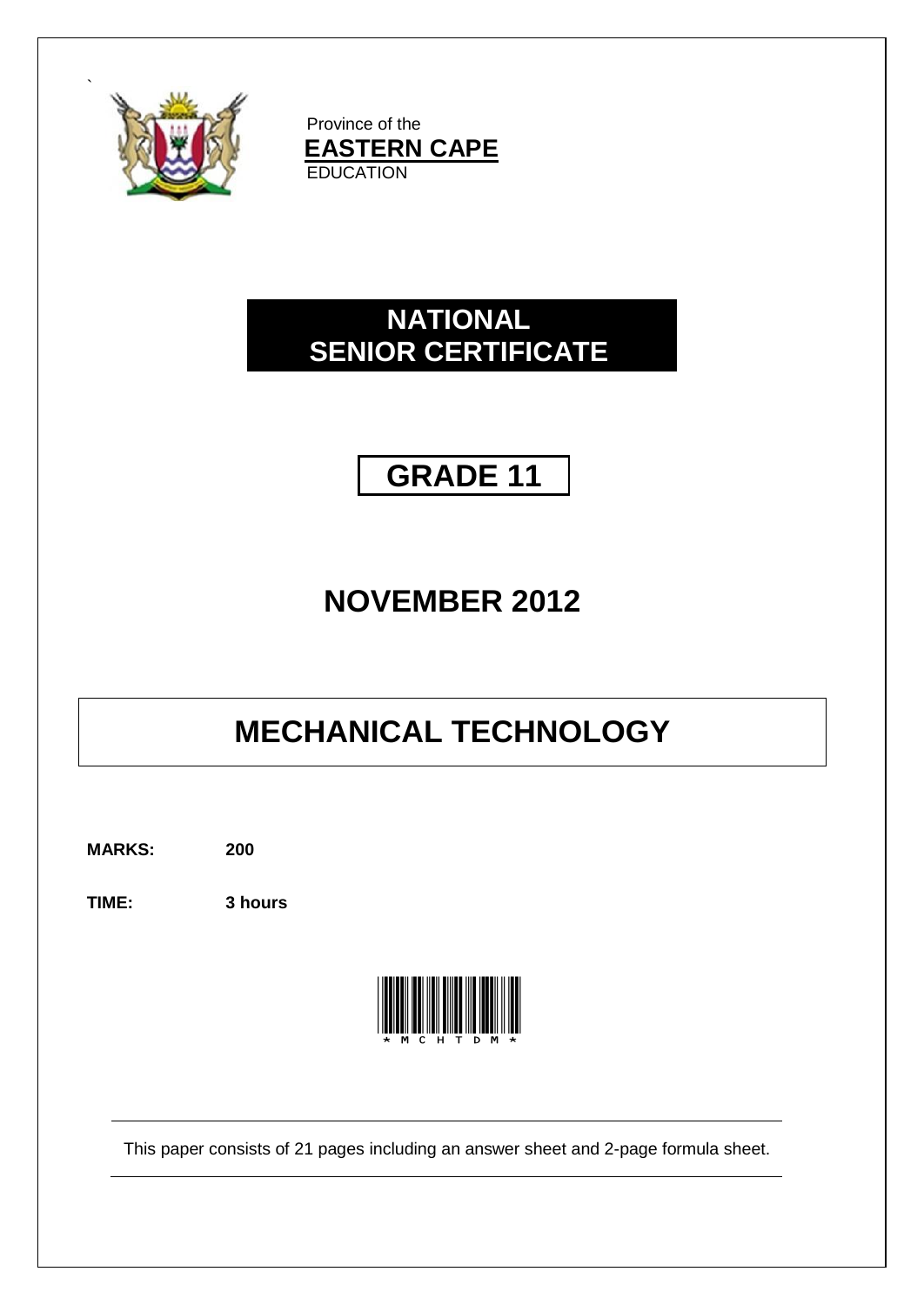#### **INSTRUCTIONS AND INFORMATION**

- 1. Write your name and surname number in the spaces provided on the answer book.
- 2. Answer ALL the questions.
- 3. Read ALL the questions carefully.
- 4. Number and answer according to the numbering system used in the questions.
- 5. Write neatly and legibly.
- 6. Show all calculations and units.
- 7. Candidates may use non-programmable scientific calculators and drawing/mathematical instruments.
- 8. The value of the gravitational force should be taken as 10 m/s<sup>2</sup>.
- 9. Use the criteria below to assist you in managing your time.

| Question       | <b>Assessment</b><br><b>Standards</b> | <b>Concepts covered</b>                                      | <b>Marks</b> | <b>Time</b> |
|----------------|---------------------------------------|--------------------------------------------------------------|--------------|-------------|
| $\mathbf 1$    | $1 - 9$                               | Multiple-choice questions                                    | 20           | 18 minutes  |
| $\overline{2}$ | 6 and 8                               | <b>Applied Mechanics</b>                                     | 50           | 45 minutes  |
| 3              | $\overline{2}$                        | Tools and equipment                                          | 20           | 18 minutes  |
| $\overline{4}$ | 3                                     | <b>Materials</b>                                             | 20           | 18 minutes  |
| 5              | 1, 4 and $5$                          | Manufacturing process,<br>construction methods and<br>safety | 50           | 45 minutes  |
| 6              | $7$ and $9$                           | 36 minutes<br>40<br>Pumps and maintenance                    |              |             |
|                |                                       | Total                                                        | 200          | 180 minutes |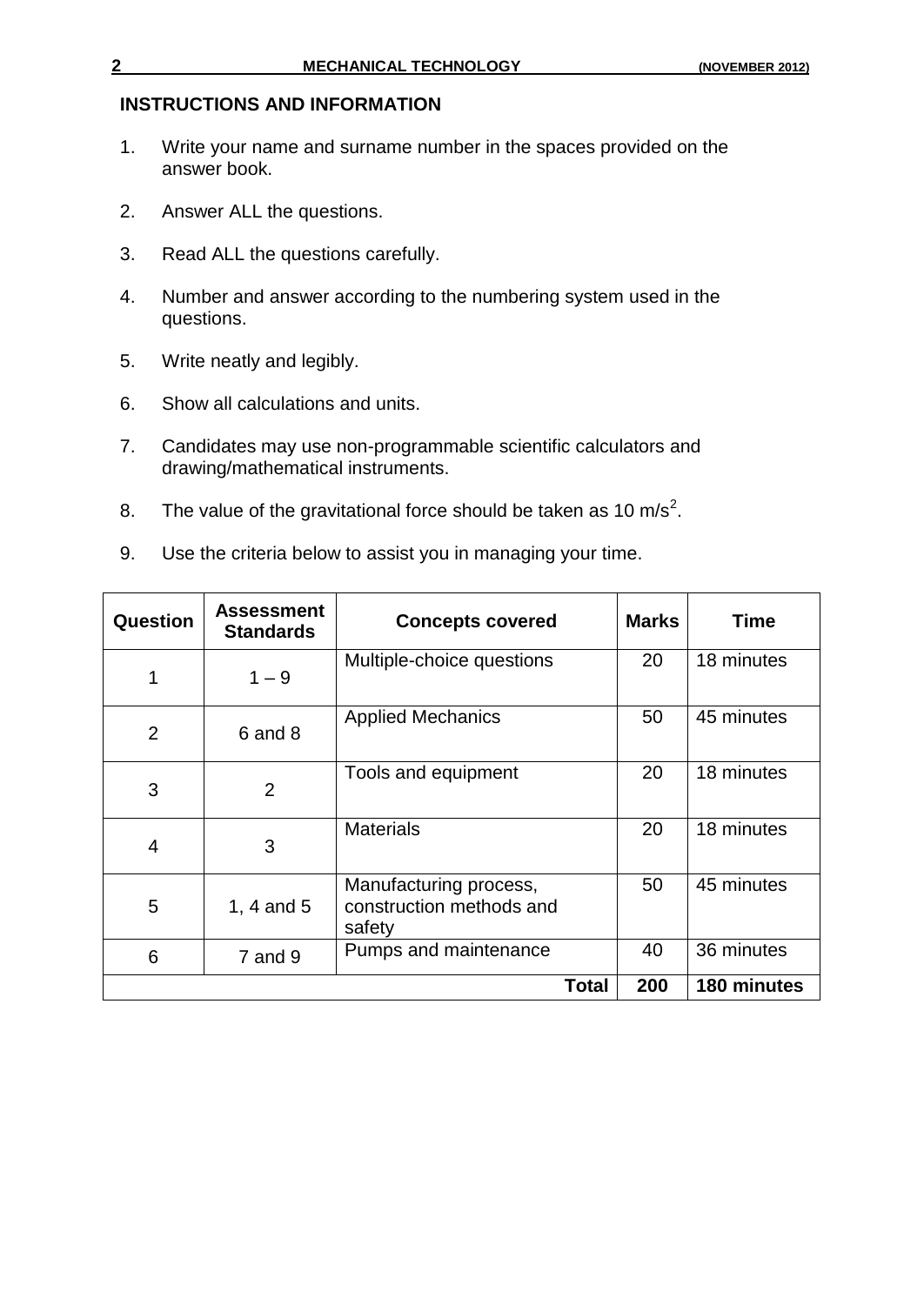#### **QUESTION 1: MULTIPLE-CHOICE QUESTIONS**

Various options are provided as possible answers to the following questions. Choose the answer and make a cross  $(X)$  in the block  $(A - D)$  next to the question number (1.1 – 1.20) on the attached ANSWER SHEET.

| F<br>----- |  |  |  |
|------------|--|--|--|

- 1.1 Which ONE of the following is NOT a safety device which is used at a guillotine?
	- A Fixed guard
	- B Automatic sweep-away or push-away guard
	- C Freestanding guard
	- D Self-adjusting guard (1) (1)

- 1.2 What needs to be taken into account when working with a hydraulic press? Which ONE does NOT fit?
	- A That the predetermined pressure may be exceeded for a short period of time.
	- B That the platform must be rigid and square with the cylinder of the press.
	- C That the platform must rest on the supports provided.
	- D That all the bolts and nuts are tightened on the apparatus. (1)
- 1.3 At which temperature is the gauge blocks most accurate?
	- A 19 °Celsius
	- B 20 °Celsius
	- C 36 °Celsius
	- D 26 °Celsius (1)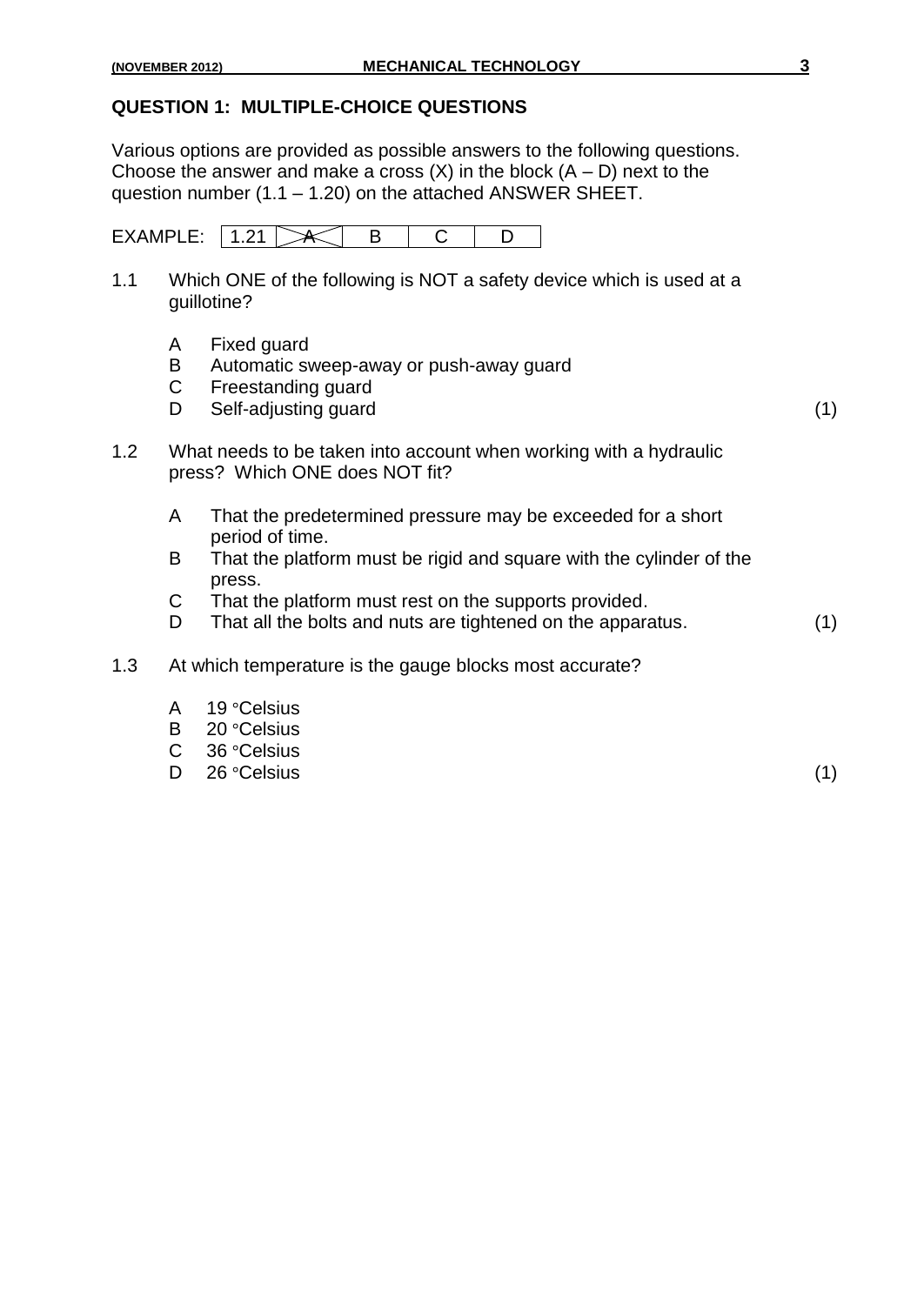1.4 FIGURE 1.4 shows a sine bar used in conjunction with other instruments. What is the application of the sine bar?





- A To set out various angles.
- B To test the accuracy of a work piece.
- C A and B.
- D None of the above-mentioned. (1)
- 1.5 How can we prevent incomplete or spotty hardening of steel, during liquid quenching in baths?
	- A Either the quenching medium or steel being quenched should be agitated (moved around).
	- B Increase the cooling rate.<br>C Prevent the cooling liquid
	- Prevent the cooling liquid from boiling.
	- D Increase the timeframe/period when quenching. (1)

#### 1.6 Which method is NOT a case-hardening method?

- A Carburising
- B Cyaniding
- C Nitriding
- D Oil hardening (1) (1)

#### 1.7 The metric measurement system uses ...

- A inches measurement for length.
- B millimetre measurements for length.
- C foot measurements for length.
- D yard measurements for length (1) (1)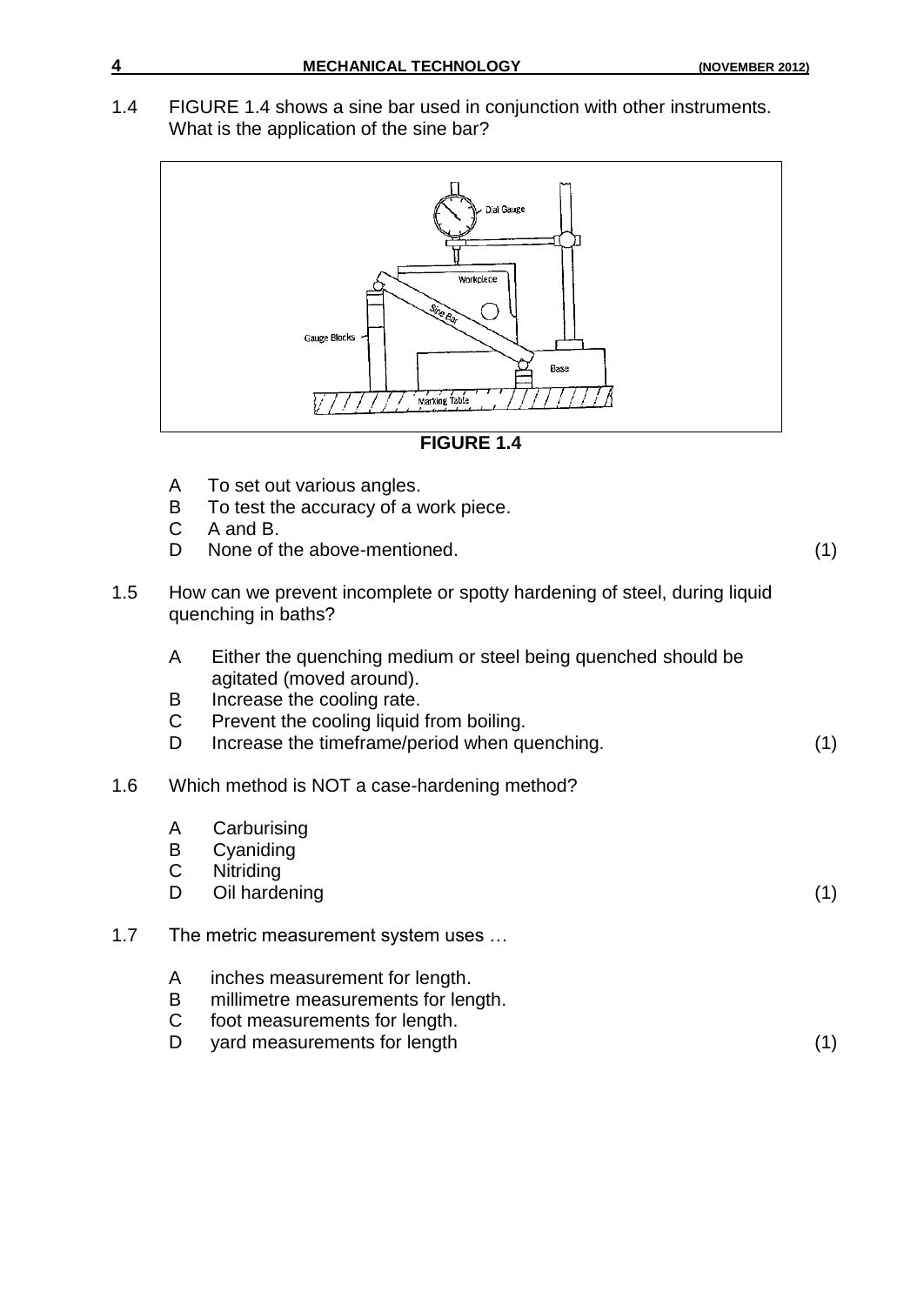1.8 Study the sketch of a turning procedure which can be carried out on a lathe. Which of the answers below represents the procedure in the sketch?



- A Internal taper turning
- B External turning
- C Taper turning between centres
- D Screw cutting (1) (1)

1.9 Identify the type of welding joint shown in FIGURE 1.9.



**FIGURE 1.9**

- A Corner joint<br>B Lap joint
- Lap joint
- C Butt joint
- D T-joint (1)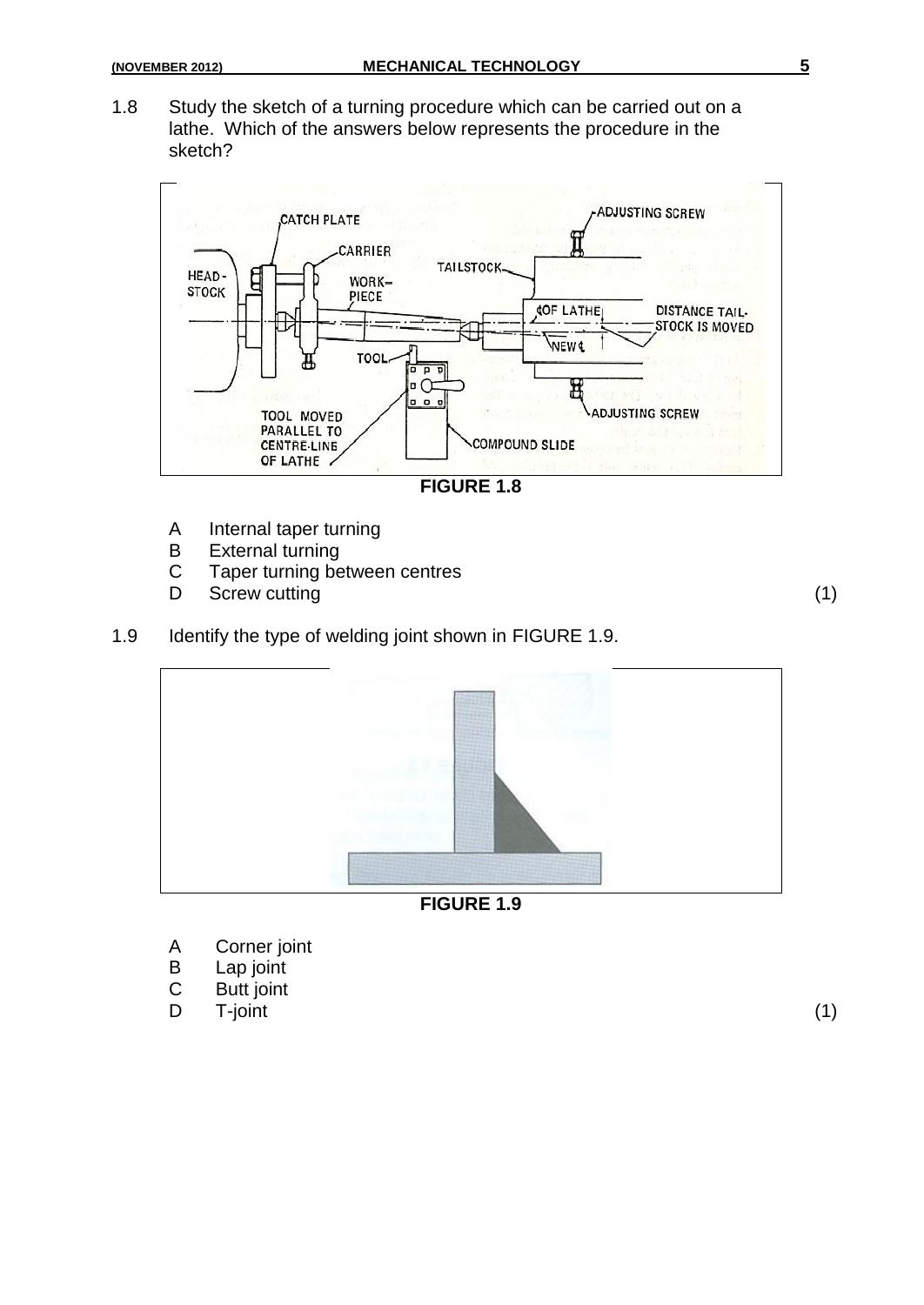#### 1.10 Which welding position is illustrated in FIGURE 1.10?





- A Flat position
- B Overhead position<br>C Oblique position
- Oblique position
- D Horizontal position (1)

- 1.11 What concept describes "tie" the best?
	- A Pulling force
	- B Shearing force
	- C Pushing force<br>D Tearing force
	- Tearing force (1) (1)

1.12 What type of lathe method is shown in FIGURE 1.12?



**FIGURE 1.12**

- A Groove cutting
- B Facing
- C Thread cutting
- D Boring (1)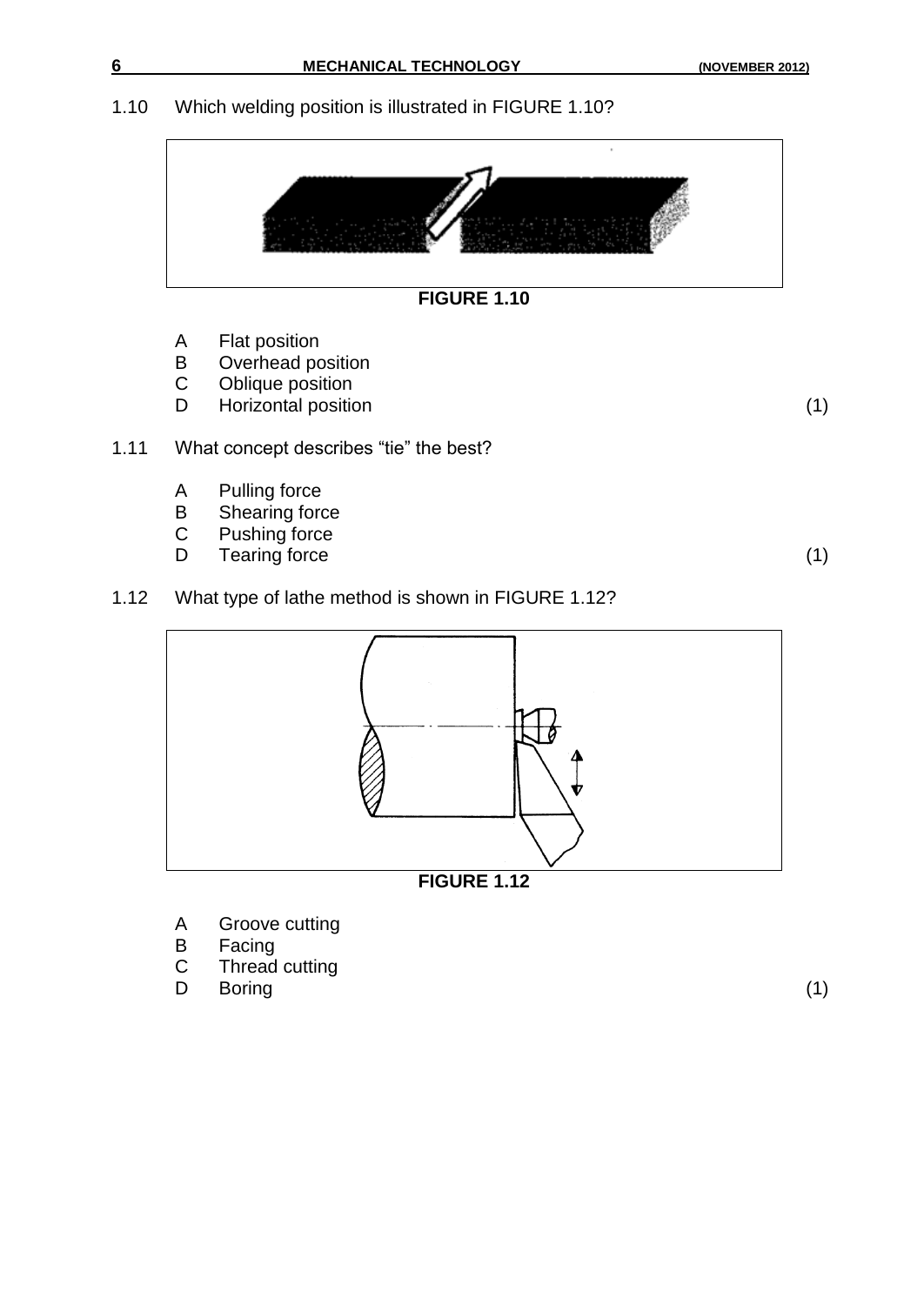| 1.13 |                            | Failure of an engine cooling system is an obvious cause of                                                                                                                                      |     |
|------|----------------------------|-------------------------------------------------------------------------------------------------------------------------------------------------------------------------------------------------|-----|
|      | A<br>B<br>$\mathsf C$<br>D | inadequate lubrication.<br>inadequate maintenance.<br>inadequate cooling.<br>none of the above-mentioned.                                                                                       | (1) |
| 1.14 |                            | What will happen if the engine oil in a vehicle becomes too dirty?                                                                                                                              |     |
|      | A<br>B<br>$\mathsf C$<br>D | The oil canals will become blocked.<br>The dirty oil circulates and promotes further wear.<br>The oil cannot disperse heat effectively.<br>All the above-mentioned.                             | (1) |
| 1.15 |                            | What is the purpose of the non-return valve?                                                                                                                                                    |     |
|      | A<br>B<br>$\mathsf C$<br>D | To lower the pressure in the system.<br>To allow only a certain amount of oil through.<br>To allow flow in one direction.<br>A and C.                                                           | (1) |
| 1.16 |                            | Which component in the ABS-braking system detects when a wheel<br>starts to spin on a wet, icy or slippery surface?                                                                             |     |
|      | A<br>B<br>$\mathsf C$<br>D | Hydraulic control valve/unit.<br>Electric control unit.<br>Wheel speed sensor<br>Microprocessor.                                                                                                | (1) |
| 1.17 |                            | What is the purpose of the strainer in an oil pump?                                                                                                                                             |     |
|      | A<br>B<br>$\mathsf C$<br>D | Prevents the pump from drawing dirt.<br>Increases the pressure of the pump.<br>Increases the volume of the oil inside the pump casing.<br>Decrease the thickness of the oil in the pump system. | (1) |
|      |                            |                                                                                                                                                                                                 |     |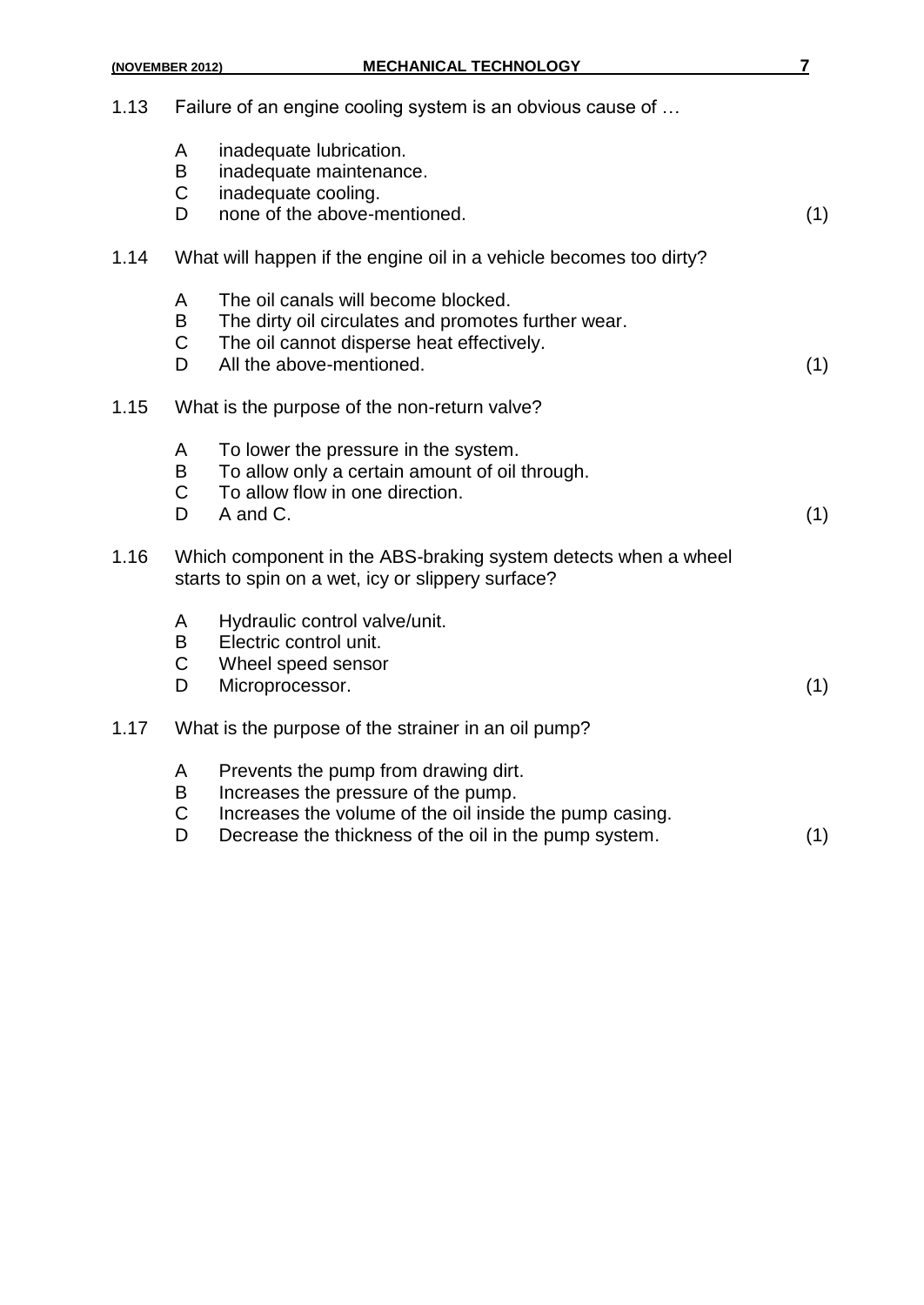1.18 Which of the following descriptions represents the pump as shown in FIGURE 1.18?



- A Vane pump
- B Centrifugal pump
- C Rotor pump
- D Gear pump (1) (1)

- 1.19 Which of the following gear systems will be suitable for the operation of an electronic sliding gate?
	- A Rack and Pinion system
	- B Worm gear system
	- C Spur gear system
	- D Helical gear system (1)
- 1.20 FIGURE 1.20 shows a beam with two loads. Determine the distance of load B from the fulcrum in order to balance the beam.



- B 6 m C 4 m
- D 2 m (1)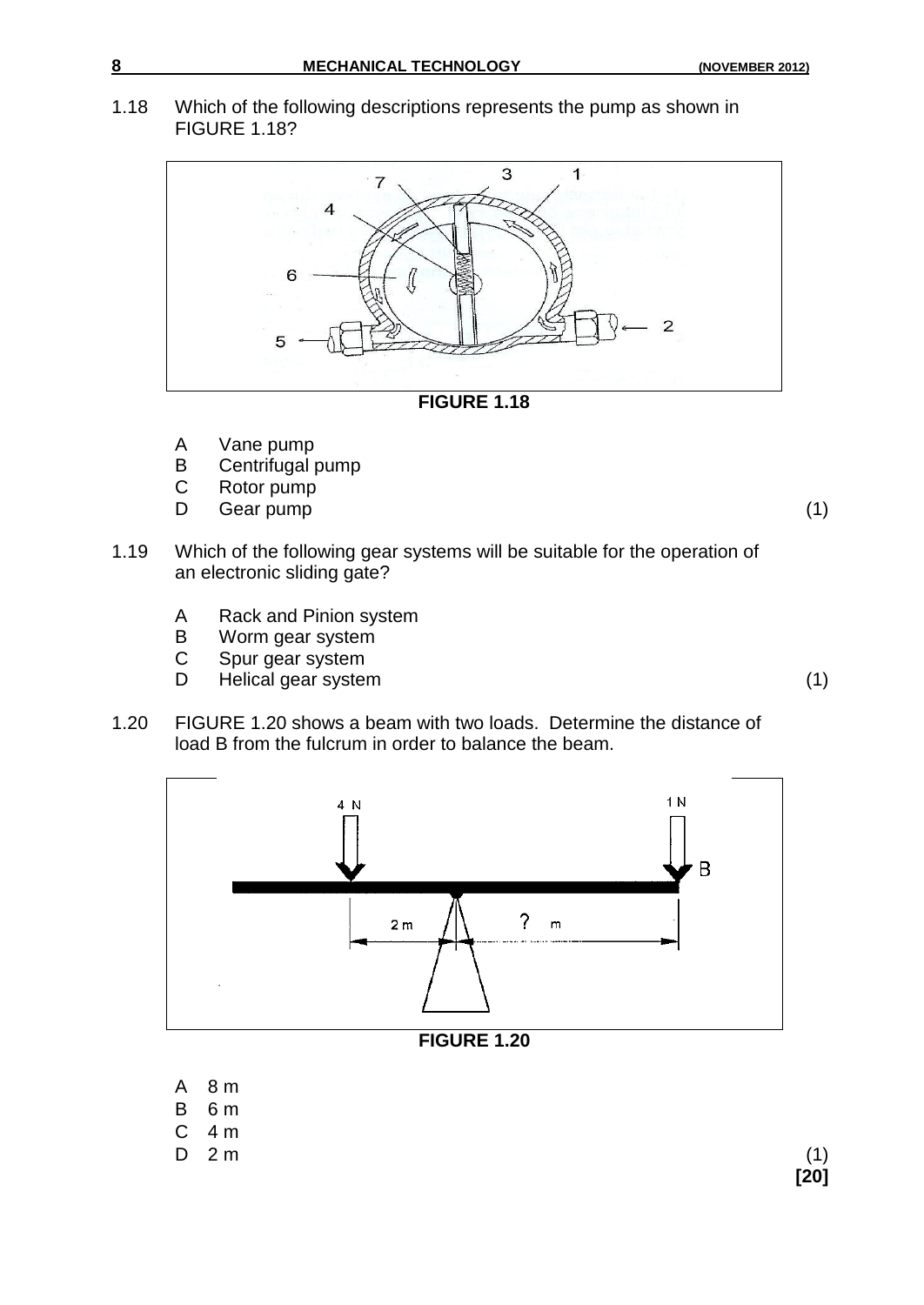#### **QUESTION 2: APPLIED MECHANICS**

2.1 You are an engineer and have to design a crossbeam for the factory. The beam is subjected to two point loads and one UDL and is supported at both ends by RL and RR as indicated in FIGURE 2.1.



#### **FIGURE 2.1**

| 2.1.1 | Calculate the magnitudes of RL and RR.                   | (6) |
|-------|----------------------------------------------------------|-----|
|       | 2.1.2 Calculate the bending moments at points A, B en C. | (3) |
|       | 2.1.3 Draw the sheer force diagram:                      |     |
|       | $SCALE : 10 mm = 1 m$<br>10 mm = $1 N$                   | (5) |
| 2.1.4 | Draw the bending moment diagram:                         |     |
|       | $SCALE: 10 mm = 4 N.m.$                                  |     |

2.2 FIGURE 2.2 represent a cantilever. Draw the sheer force diagram using the scale below.

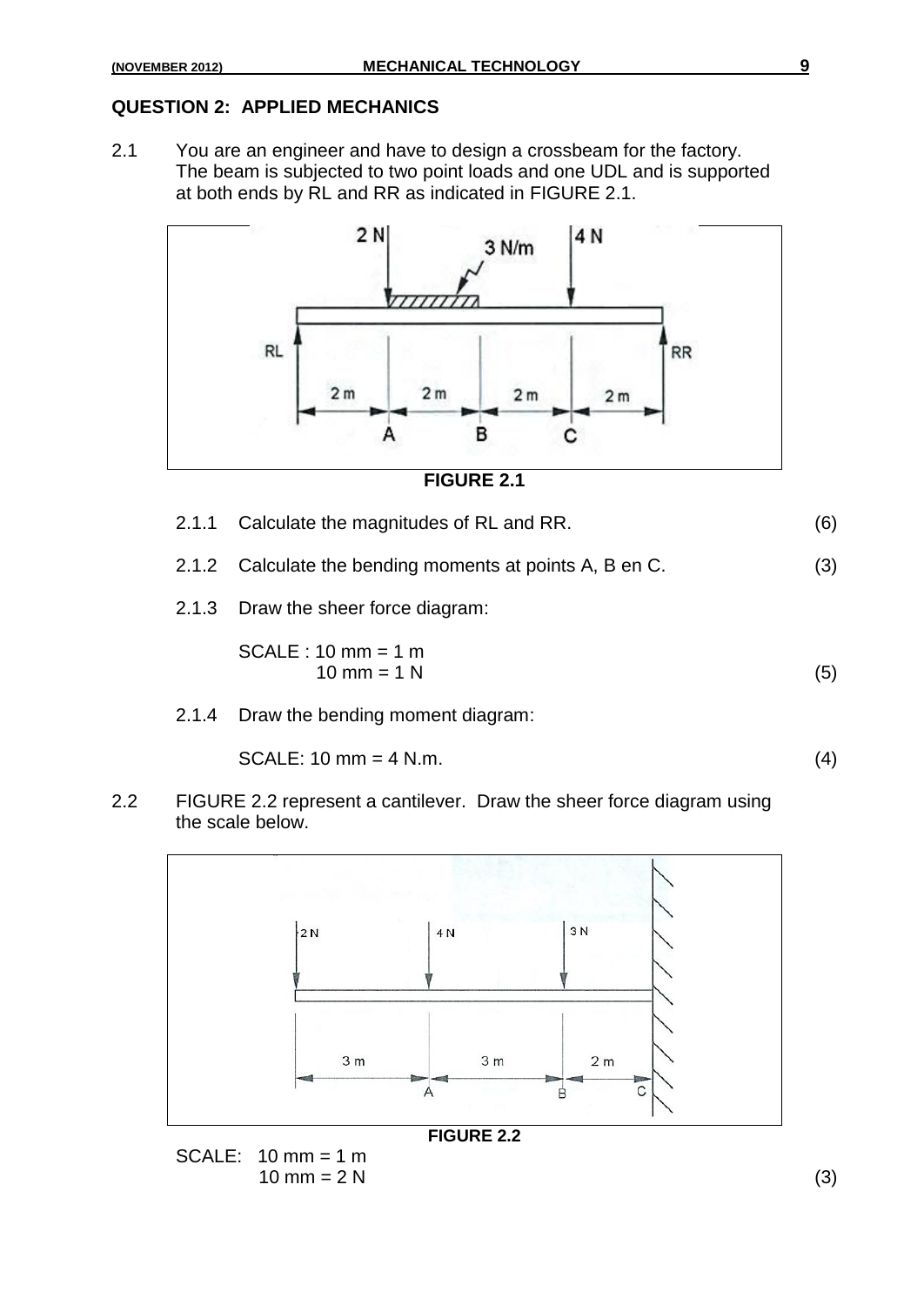2.3 The figure shows different types of gears. Identify the different type of gears.



2.4 Screw threads are fundamental to industrial progress, being used for hundreds of different functions. The following is an external screw thread which can be manufactured by cutting on the lathe/milling machine. Analyse and label the screw thread from A – H.



(8)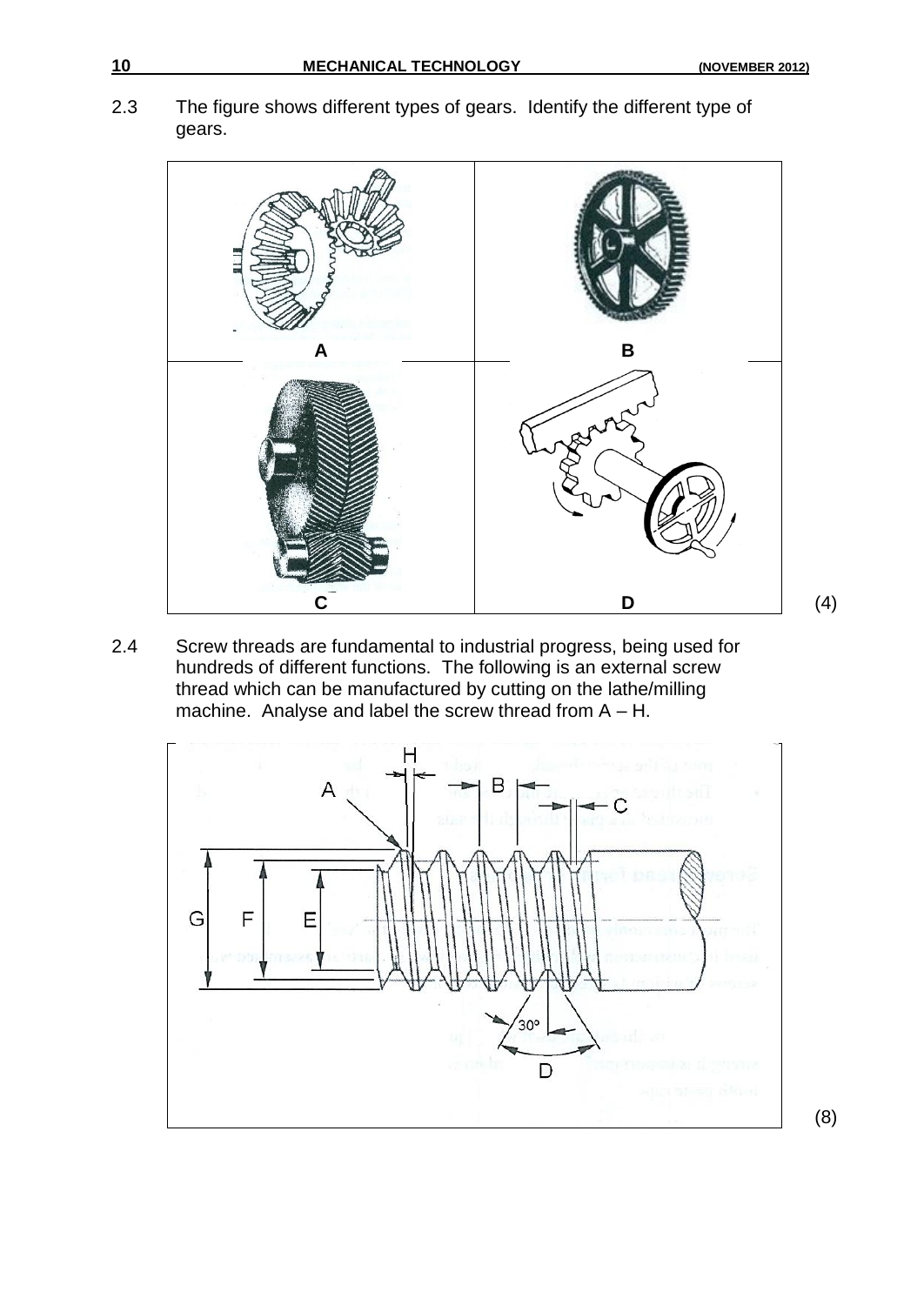|     | <b>MECHANICAL TECHNOLOGY</b><br>(NOVEMBER 2012)                                   | 11  |
|-----|-----------------------------------------------------------------------------------|-----|
| 2.5 | Name the THREE categories clutches can be divided into.                           | (3) |
| 2.6 | Which part is driven by the clutch plate?                                         | (1) |
| 2.7 | In which class lever will you classify the wheelbarrow as shown in<br>FIGURE 2.52 | (1) |



2.8 The cam mechanism is commonly used to operate valves in motor vehicle engines. Name the THREE parts of the cam mechanism. (3)

2.9 Identify the pneumatic and hydraulic symbols as shown below:



- 2.11 Valves play an important role in hydraulic and pneumatic systems. Write down THREE functions of valves in a hydraulic or pneumatic system. (3)
- 2.12 Modern motor vehicles are fitted with fuel injection systems. The injector nozzles can be mounted in two places. Name the TWO places. (2)

**[50]**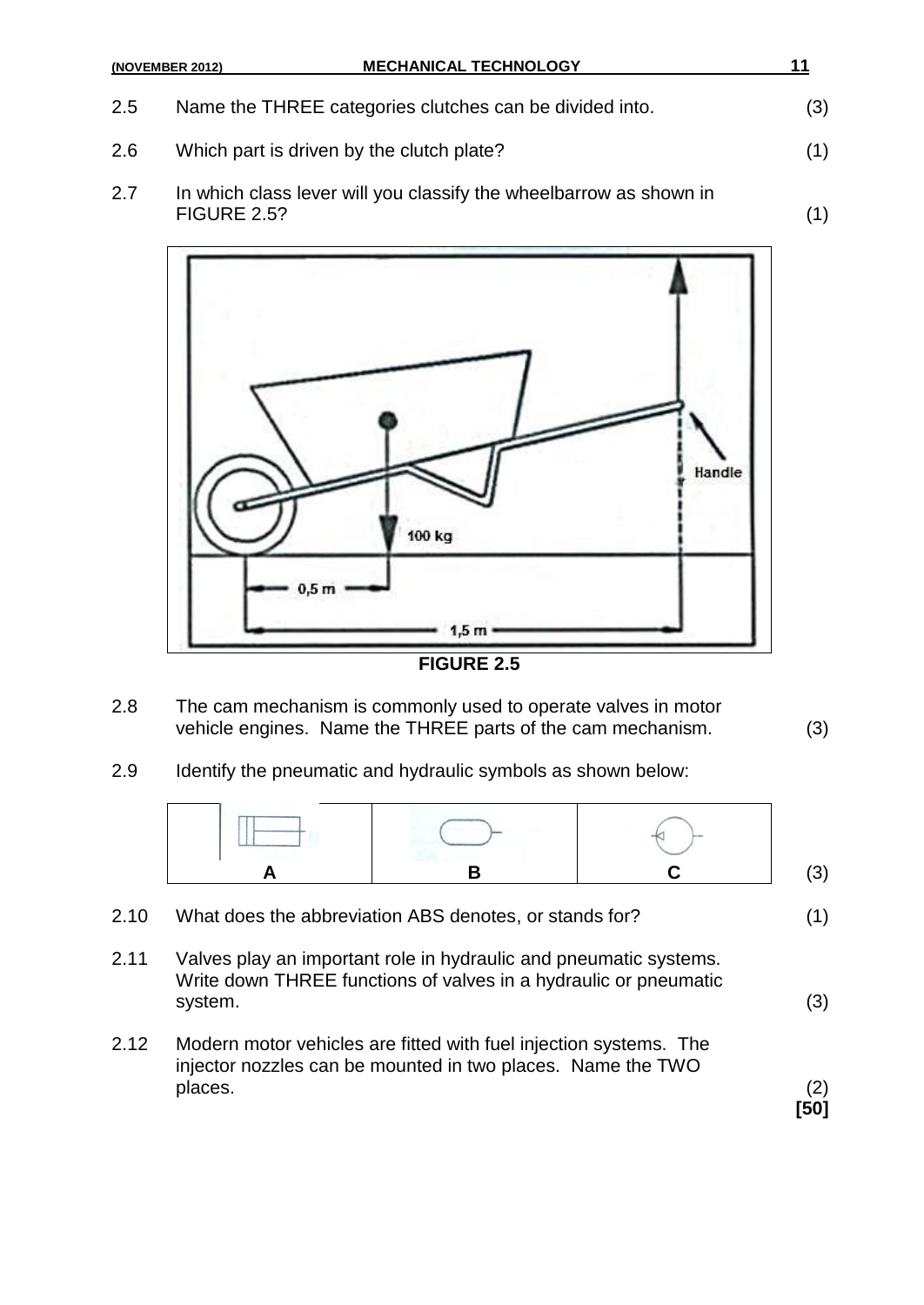### **QUESTION 3: TOOLS AND EQUIPMENT**

3.1 FIGURE 3.1 below shows a precision measuring tool.



**FIGURE 3.1**

- 3.1.1 Identify the precision instrument represented in FIGURE 3.1 above. (1)
- 3.1.2 Label the parts numbered 1 to 7. (7)
- 3.2 FIGURE 3.2 below shows a vernier calliper reading.



|     | 3.2.1 | Study the reading on the vernier calliper and record it on your<br>answer sheet.                               | (2)         |
|-----|-------|----------------------------------------------------------------------------------------------------------------|-------------|
|     | 3.2.2 | State THREE advantages of using a vernier calliper instead of a<br>micrometre.                                 | (3)         |
| 3.3 | bolt? | Which tool would you use to clean a slightly damaged screw thread on a                                         | (1)         |
| 3.4 |       | In what unit is torque indicated/calculated?                                                                   | (1)         |
| 3.5 |       | Name FIVE important applications on an engine during assembling<br>where a torque wrench can be utilised/used. | (5)<br>[20] |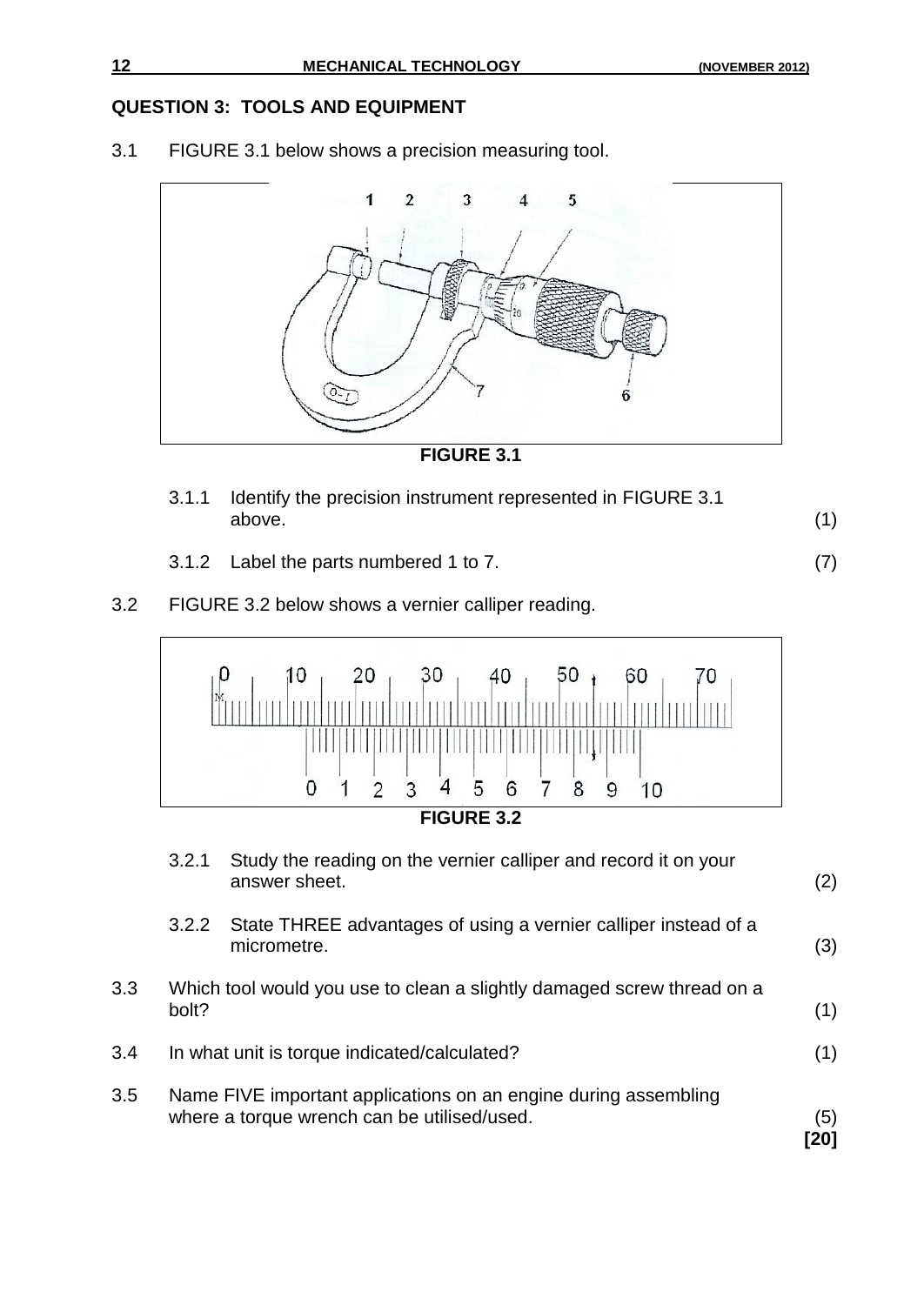#### **QUESTION 4: MATERIALS**

- 4.1 Explain the term, "*heat treatment*". (3)
- 4.2 A hardness test is a means of determining resistance to penetration. This is one way of determining hardness. Name the other TWO ways in which hardness is measured. (2)
- 4.3 Tabulate the following heat treatment processes and identify ONE property and its quenching media.

|       | <b>Processes</b> | <b>Property</b> | <b>Media</b> |                   |
|-------|------------------|-----------------|--------------|-------------------|
| 4.3.1 | Hardening        |                 |              | $\left( 2\right)$ |
| 4.3.2 | Tempering        |                 |              | (2)               |
| 4.3.3 | Annealing        |                 |              | (2)               |
| 4.3.4 | Normalising      |                 |              | (2)               |

- 4.4 Due to non-availability of hardness equipment or machine at your school; you are required to demonstrate an engineering activity which is to conduct an indentation test. The following tools and metal been given to you.
	- 1. One piece of aluminium (soft metal)
	- 2. Alloy tool steel (hard metal)
	- 3. Ball peen hammer
	- 4. Centre punch

Explain the method/procedure of your demonstration and findings/ results. (5)

4.5 The table below gives hardness of various tools as related to their oxide colour and the temperature at which they form. Complete the chart by giving the correct answers for **A** and **B**.

| <b>Colour of oxide</b> | Temperature | <b>Articles for which suitable</b> |
|------------------------|-------------|------------------------------------|
|                        | 220 °C      | Steel cutting tools, files and     |
|                        |             | paper cutters                      |
| Purple                 | в           | Axes, wood cutting tools and       |
|                        |             | striking faces of tools            |

**[20]**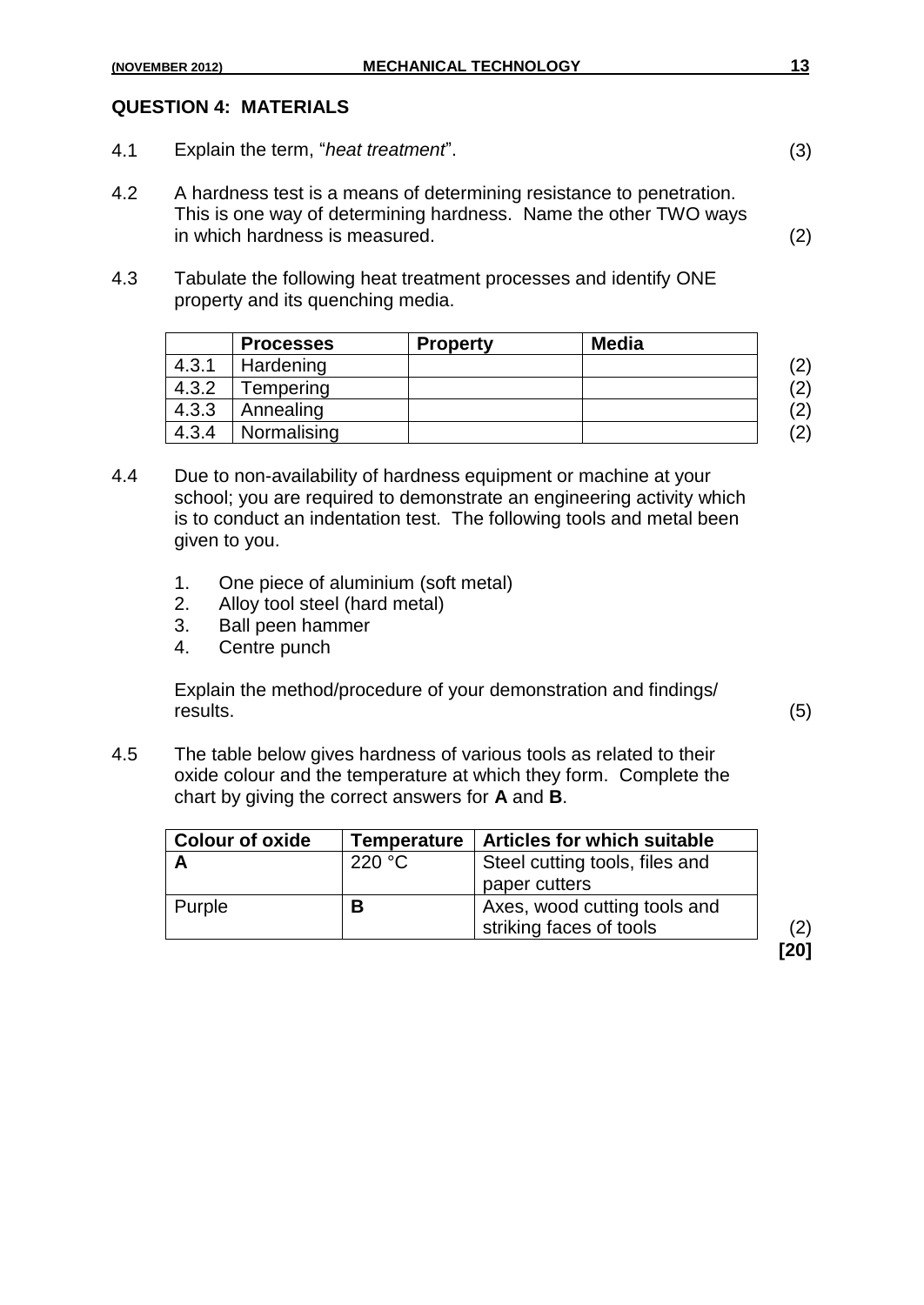#### **QUESTION 5: MANUFACTURING PROCESS, CONSTRUCTION AND SAFETY**

- 5.1 You must drill holes in a work piece using a drill press. Name FIVE safety rules to be observed during the use of the drill press. (5)
- 5.2 You must cut a 50 mm solid round bar using the power saw. Identify FOUR safety rules when using the power saw. (4)
- 5.3 Name FOUR safety precautions to follow when working with a milling  $\blacksquare$ machine.  $\tag{4}$
- 5.4 Your teacher instructed you to braze two metal pieces together. First you need to explain the **preparation processes**, which will assist the brazing filler material in making a bond. (2)
- 5.5 5.5.1 Name any FIVE turning operations that can be executed on a centre lathe. (5)
	- 5.5.2 Identify the sectional view of a lathe, by labelling the components from  $A - E$ .



5.6 When working on a centre lathe, cutting tools and tool holders plays an important role in the efficient and smooth cutting action of material. Name FOUR precautionary measures that need to be adhere to for an efficient and smooth cutting action. (4)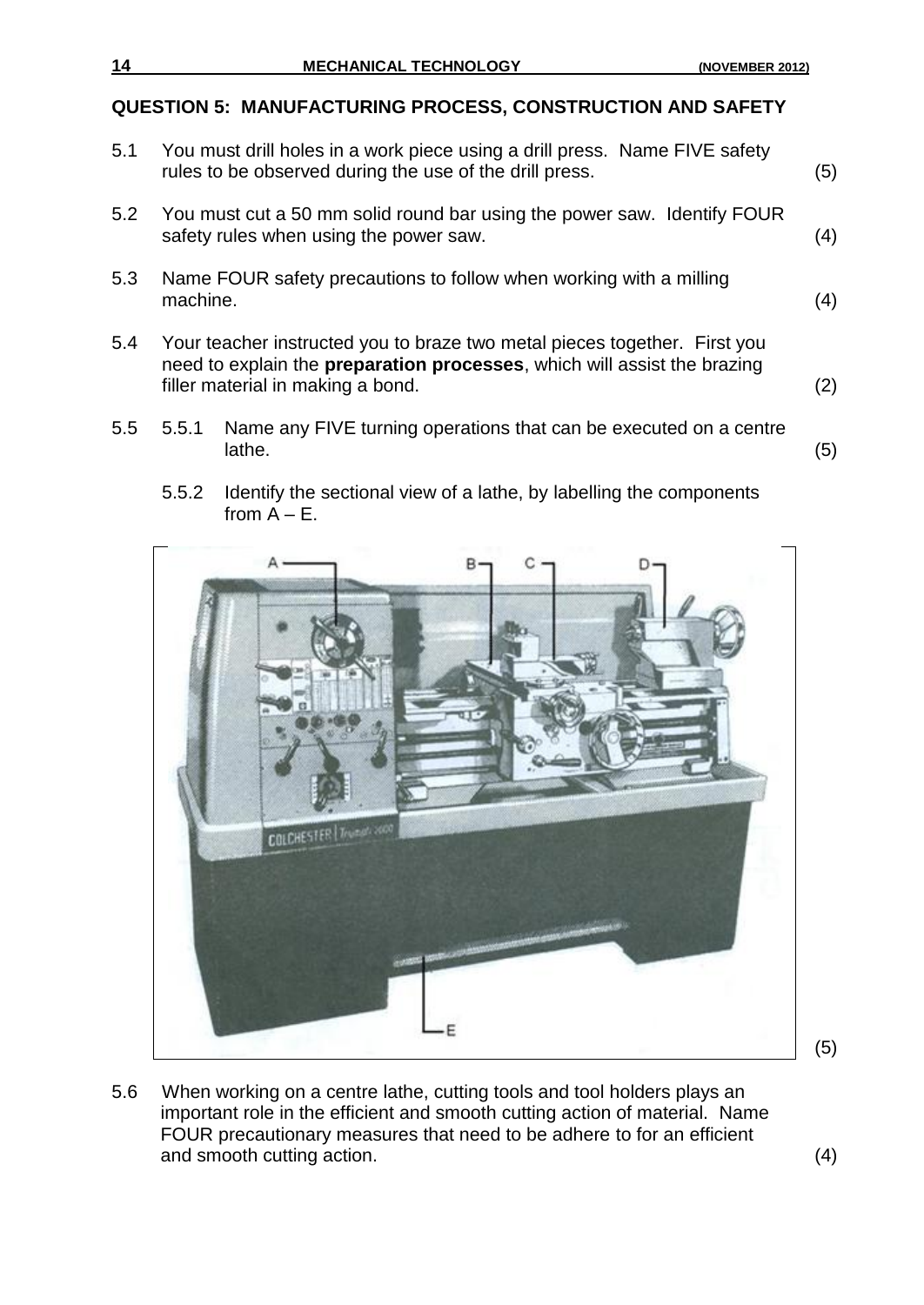5.7 What is the meaning of the welding symbol, as indicated in FIGURE 5.7?



5.8 Complete the following:

|      | 5.8.1<br>5.8.2<br>5.8.3<br>5.8.4<br>5.8.5 | Give the symbol for pressure, stress<br>Give the symbol for area<br>Give the symbol for speed, velocity<br>Seven kilometre = $\dots$ metre (convert)<br>Give the meaning of RPM. | (1)<br>(1)<br>(1)<br>(1)<br>(1) |
|------|-------------------------------------------|----------------------------------------------------------------------------------------------------------------------------------------------------------------------------------|---------------------------------|
| 5.9  | 5.9.1                                     | Describe in SIX steps how the start-up (ignite) procedure will work<br>for the oxy-acetylene apparatus.                                                                          | (6)                             |
|      | 5.9.2                                     | Which gas bottle uses a left-hand screw thread?                                                                                                                                  | (1)                             |
|      | 5.9.3                                     | What does it mean to sniff a cylinder?                                                                                                                                           | (1)                             |
| 5.10 |                                           | Identify the following welding symbols. Make a neat sketch to explain how                                                                                                        |                                 |

- 5.10 Identify the following welding symbols. Make a neat sketch to explain how each welding joint will be applicable in practice.
	- 5.10.1

$$
\;\;\swarrow
$$

5.10.2

5.10.3

(2) **[50]**

(2)

(2)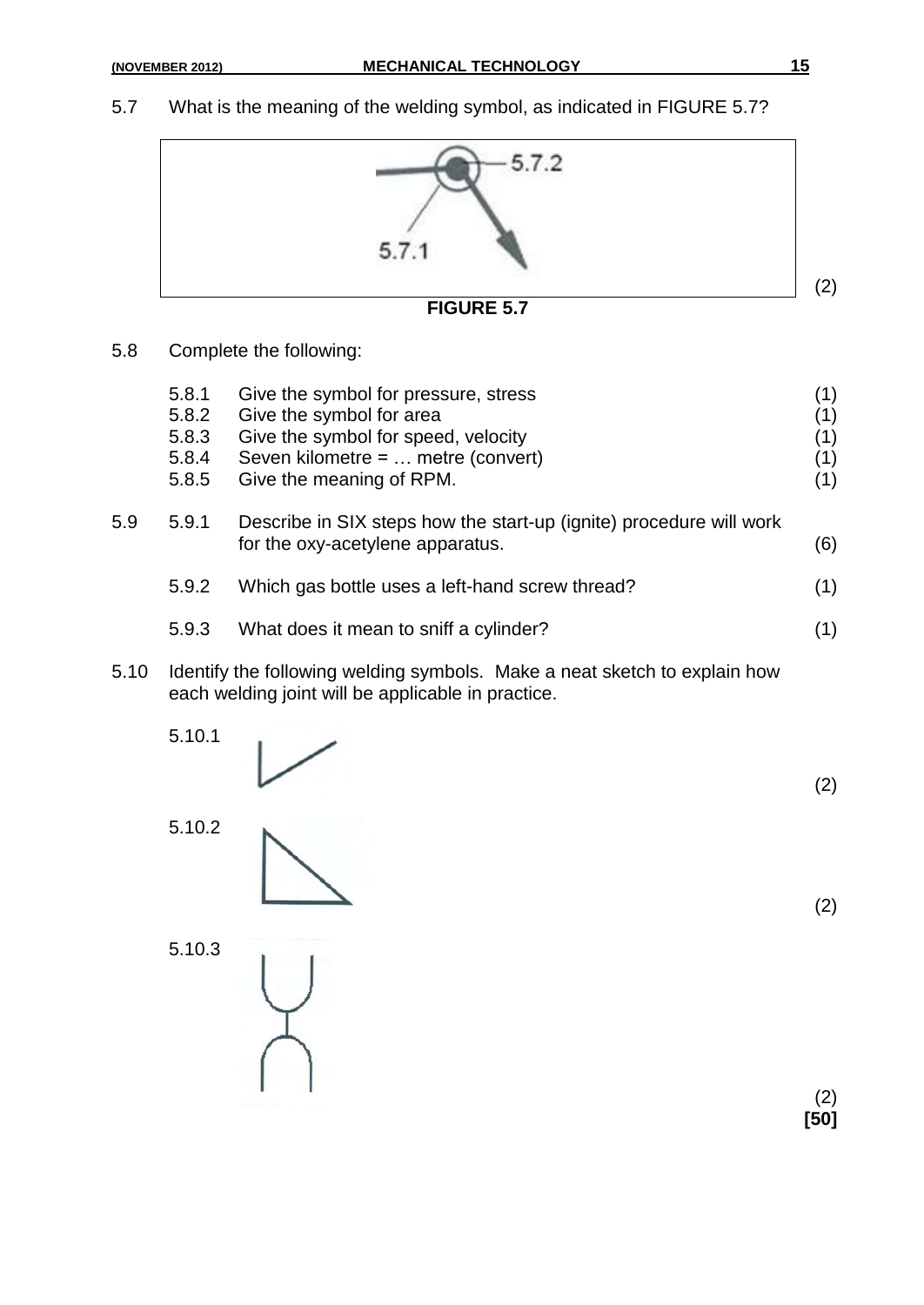#### **QUESTION 6: PUMPS AND MAINTENANCE**

6.1 In mechanical components friction can never be completely eliminated, but can be drastically reduced by using suitable lubricants. Answer the following questions.

|     | 6.1.1 | What is the purpose of any lubricant?                                                                                                     | (1) |
|-----|-------|-------------------------------------------------------------------------------------------------------------------------------------------|-----|
|     | 6.1.2 | What does the term <i>friction</i> mean?                                                                                                  | (1) |
| 6.2 |       | Engine failures are mostly caused by two main factors. Explain your<br>understanding of the causes and reasons for engine failure due to: |     |
|     | 6.2.1 | Insufficient Iubrication                                                                                                                  | (2) |
|     | 6.2.2 | Inadequate cooling.                                                                                                                       | (2) |
| 6.3 |       | Explain the following lubrication terms/abbreviation:                                                                                     |     |
|     | 6.3.1 | <b>Viscosity</b>                                                                                                                          | (1) |
|     | 6.3.2 | <b>Oiliness</b>                                                                                                                           | (1) |
|     | 6.3.3 | <b>SAE</b>                                                                                                                                | (1) |
| հ 4 |       | Any object in a motor engine or on a motor vehicle which rotates must                                                                     |     |

6.4 Any object in a motor engine or on a motor vehicle which rotates must cause the least possible vibration when it is revolving at speed.

- 6.4.1 How do you balance parts that are out of balance? Name TWO methods. (2)
- 6.4.2 Your teacher asked you to analyse the tyre wear pattern on the front wheels of his VW vehicle. Identify the wear patterns and give reasons for the wear.

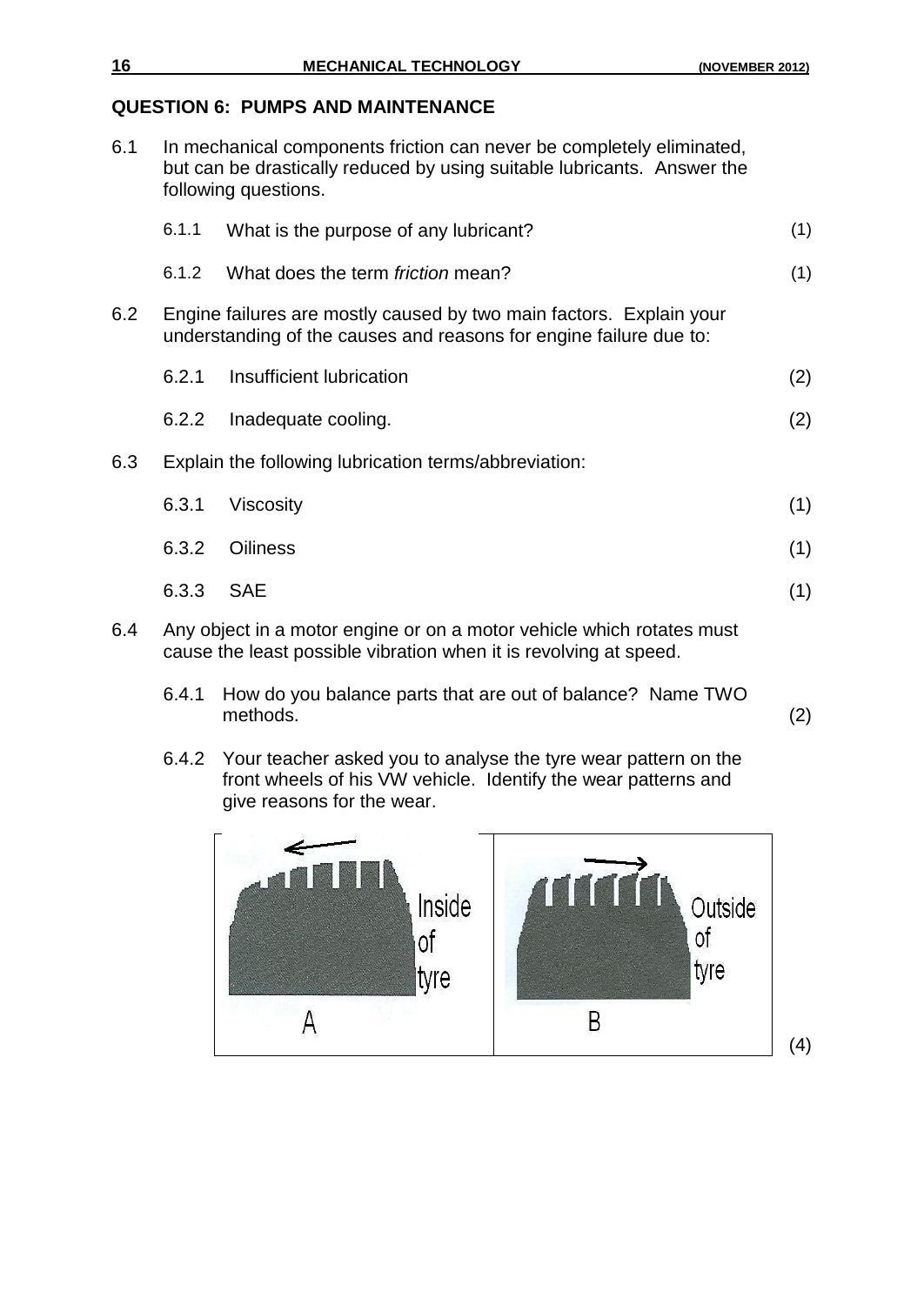6.5 The operating principle of a reciprocating pump is a backward and forward, or up and down movement developed from a circular movement. Name the THREE main moving elements of the reciprocating pump.



- 6.6 Pump slip is a measure of the amount of fluid that is not delivered but is lost during the operation. List SIX reasons for pump slip. (6)
- 6.7 Label the parts of a centrifugal pump used in motor vehicles as a water pump from  $1 - 6$ .



6.8 Write down FOUR advantages a centrifugal pump provides above that of a reciprocating pump. (4)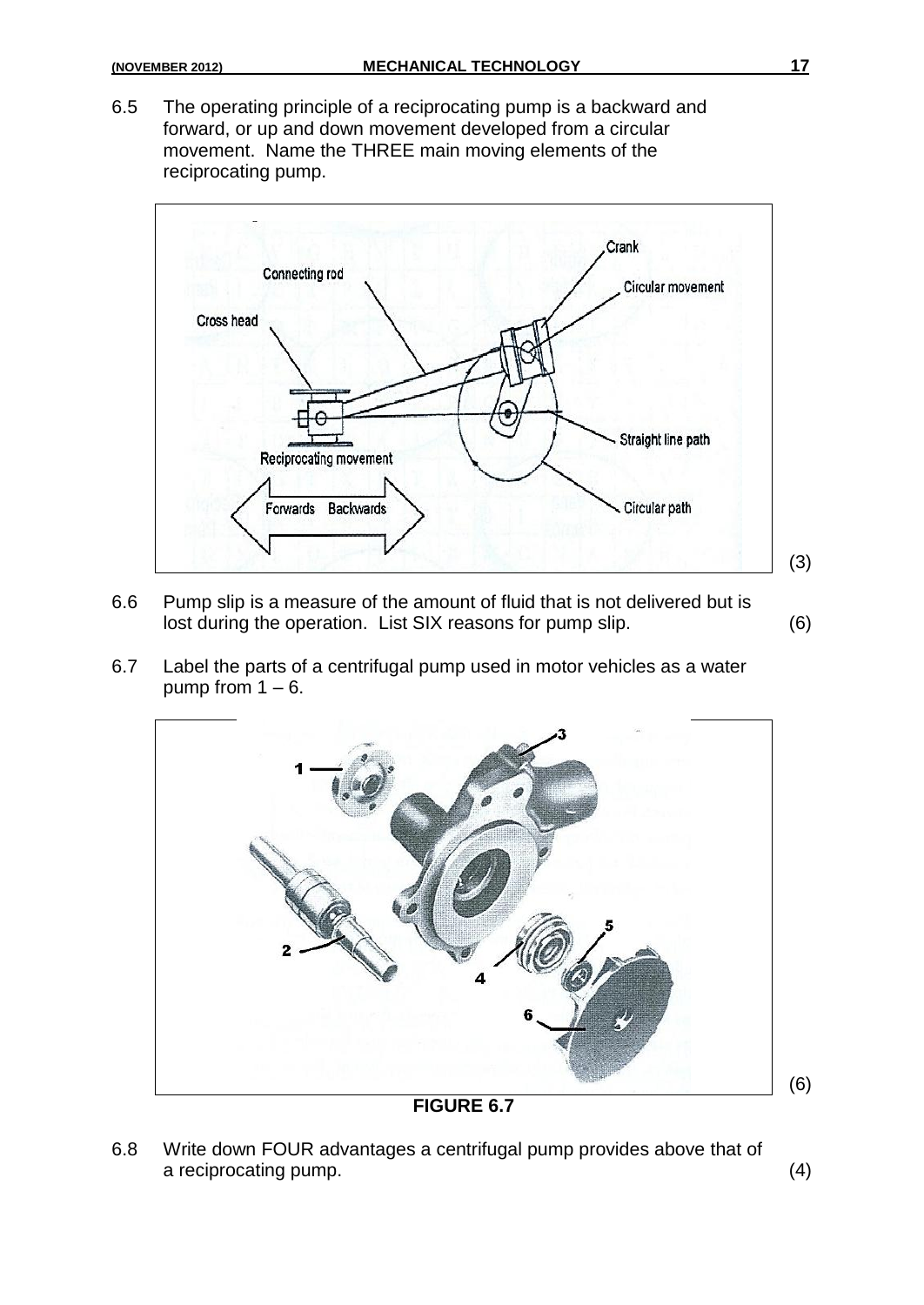6.9 A sectional view of a vane pump is given. Label 1 – 4 in FIGURE 6.9.



| 6.10 | Name the TWO functions of an oil pressure relief valve in a pump. | (2)  |
|------|-------------------------------------------------------------------|------|
|      |                                                                   | [40] |

**TOTAL: 200**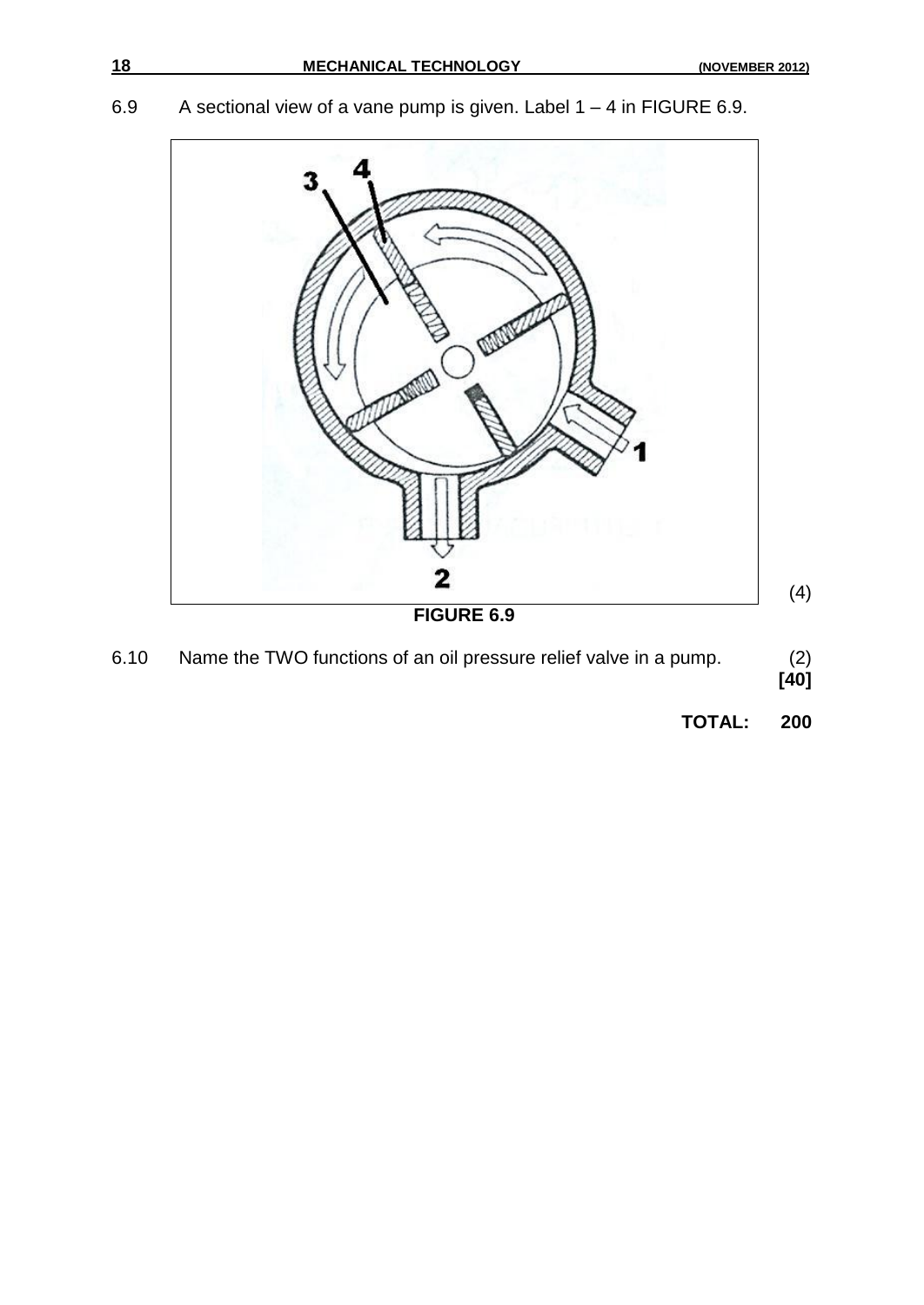#### **MECHANICAL TECHNOLOGY: ANSWER SHEET**

#### **NOVEMBER 2012 GRADE 11**

**QUESTION 1** is to be answered on THIS ANSWER SHEET.

**GRADE 11:** NAME: NAME:

Indicate the correct answer with a cross (X).

Example:  $1.21 \mid A \mid B \mid \mathcal{B} \mid D$ 

## **ANSWER SHEET**

| <b>QUESTION</b><br>$\mathbf{1}$ |              |             |              |             | (MULTIPLE-CHOICE QUESTIONS) |
|---------------------------------|--------------|-------------|--------------|-------------|-----------------------------|
| 1.1                             | A            | B           | $\mathsf C$  | D           |                             |
| $1.2$                           | A            | B           | $\mathsf C$  | D           |                             |
| 1.3                             | A            | $\sf B$     | $\mathsf C$  | $\mathsf D$ |                             |
| 1.4                             | A            | B           | $\mathbf C$  | D           |                             |
| 1.5                             | A            | $\sf B$     | $\mathsf C$  | D           |                             |
| 1.6                             | $\mathsf{A}$ | $\mathsf B$ | $\mathsf{C}$ | D           |                             |
| 1.7                             | A            | B           | $\mathsf C$  | D           |                             |
| 1.8                             | A            | B           | $\mathbf C$  | D           |                             |
| 1.9                             | A            | $\sf B$     | $\mathsf C$  | D           |                             |
| 1.10                            | A            | B           | $\mathsf C$  | D           |                             |
| 1.11                            | A            | B           | $\mathsf C$  | D           |                             |
| 1.12                            | A            | B           | $\mathsf C$  | D           |                             |
| 1.13                            | A            | B           | $\mathsf C$  | D           |                             |
| 1.14                            | A            | B           | $\mathsf{C}$ | D           |                             |
| 1.15                            | A            | B           | $\mathsf C$  | D           |                             |
| 1.16                            | A            | B           | $\mathsf C$  | D           |                             |
| 1.17                            | A            | B           | $\mathsf C$  | D           |                             |
| 1.18                            | A            | B           | $\mathsf C$  | D           |                             |
| 1.19                            | A            | $\sf B$     | $\mathsf C$  | D           |                             |
| 1.20                            | A            | B           | $\mathsf C$  | $\mathsf D$ |                             |
|                                 | <b>TOTAL</b> |             |              |             |                             |

**Tear off and submit with answer book.**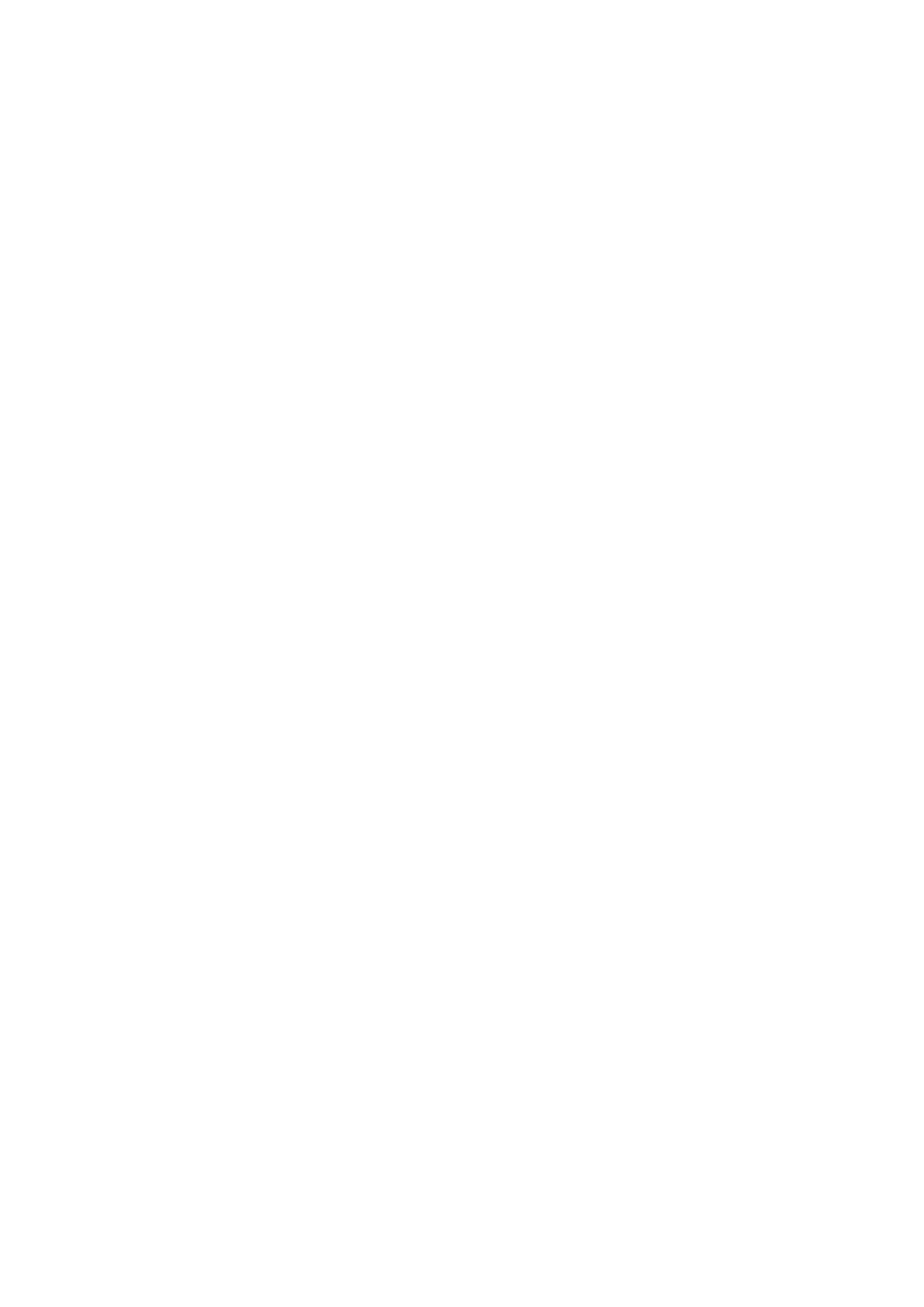#### **GRADE 11** NOVEMBER 2012

#### **FORMULA SHEET**

#### **1. GAUGE BLOCKS Set nr. M.50**

| Range            | increment in mm | number of blocks |
|------------------|-----------------|------------------|
| 1,0025 to 1,0075 | 0,0025          |                  |
| 1,01 to 1,09     | 0.01            |                  |
| 1,1 to $1,9$     |                 |                  |
| 1 to 25          | .0              | 25               |
| 50; 75; 100      |                 | റ                |
| 0,5              |                 |                  |

#### **2. FRICTION**:

F

- µ = co-efficient of friction
- $N =$  Normal force

 $F = \mu \times N$ 

## **3. TORQUE:** T

- $T =$  Force x Distance were
- $T = N.m.$

#### **4. BELT DRIVES**

| 4.1  | Belt speed = $\frac{\pi DN}{\pi}$<br>60                                                                                                                            |
|------|--------------------------------------------------------------------------------------------------------------------------------------------------------------------|
| 4.2  | Belt speed = $\frac{\frac{\mu}{\pi(D+t)N}}{60}$ (t = belt thickness)                                                                                               |
| 4.3  | Belt mass/kilogram = Area $\times$ length $\times$ density                                                                                                         |
|      | $(A = \text{thickness} \times \text{width})$                                                                                                                       |
| 4.4  | Speed ratio = $\frac{\text{Dia. of driven pulley}}{\text{A}}$<br>Dia.of driver pulley                                                                              |
| 4.5  | Output speed = $\frac{drive \text{ pulse} }{drive \text{ pulse}} \times \frac{drive \text{ pulse} \text{ pulse} }{drive \text{ pulse}} \times input \text{ speed}$ |
| 4.6  | Open-belt length = $\frac{\pi(D+d)}{2} + \frac{(D-d)^2}{4c} + 2c$                                                                                                  |
| 4.7  | Crossed-belt length = $\frac{\pi(D+d)}{2} + \frac{(D+d)^2}{4} + 2c$                                                                                                |
| 4.8  | Power (P) = $\frac{2 \pi NT}{60}$                                                                                                                                  |
| 4.9  | Ratio of tight side to slack side = $\frac{T_1}{T_2}$                                                                                                              |
| 4.10 | Power $(P) = \frac{(T_1 - T_2)\pi DN}{60}$<br>Width $T_1$                                                                                                          |
| 4.11 | Width $=$ -<br>Permissible tensile force                                                                                                                           |
| 4.12 | $Dia_A \times N_A = Dia_B \times N_B$                                                                                                                              |